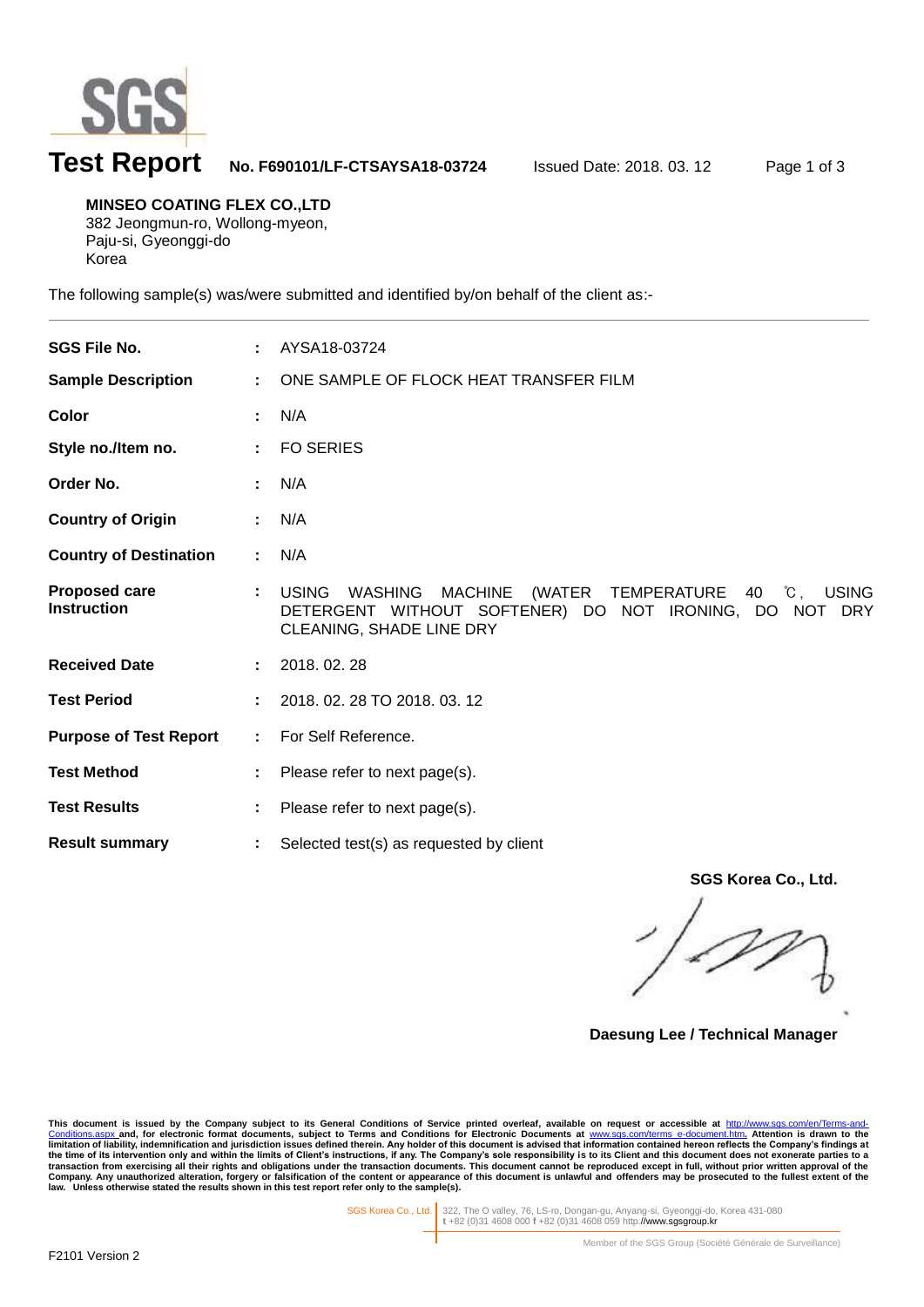

**Test Report No. F690101/LF-CTSAYSA18-03724** Issued Date: 2018. 03. 12 Page 2 of 3

**Test Conducted Results**

## **Appearance after 5 th Washing (Flocking part only)**

Test Method: Washing Procedure: AATCC 150-2012: Machine wash at  $(44 \pm 4.2)$  ℃ with 1.8 kg dummy loading, Normal cycle, Line dry at 25 ℃, Add 66.0 g of 1993 AATCC Standard Reference Detergent - Observation on washed sample

The color of the sample was almost the same as that of the original state. ( grade 4.5) No noticeable change was found. Therefore, the general appearance of the washed sample is **satisfactory.**

## **Appearance after 10th Washing (Flocking part only)**

Test Method: Washing Procedure: AATCC 150-2012: Machine wash at (44 ± 4.2) ℃ with 1.8 kg dummy loading, Normal cycle, Line dry at 25 ℃, Add 66.0 g of 1993 AATCC Standard Reference Detergent - Observation on washed sample

The color of the sample was almost the same as that of the original state. (grade 4.5) No noticeable change was found. Therefore, the general appearance of the washed sample is **satisfactory.**

## **Appearance after 15 th Washing (Flocking part only)**

Test Method: Washing Procedure: AATCC 150-2012: Machine wash at (44 ± 4.2) ℃ with 1.8 kg dummy loading, Normal cycle, Line dry at 25 ℃, Add 66.0 g of 1993 AATCC Standard Reference Detergent - Observation on washed sample

The color of the sample was almost the same as that of the original state. ( grade 4.5) No noticeable change was found.

Therefore, the general appearance of the washed sample is **satisfactory.**

<Note> Grey Scale Rating is based on the 5-step scale of 1 to 5, where 1 is bad and 5 is good. <Note> The test was conducted by applicant's request.

This document is issued by the Company subject to its General Conditions of Service printed overleaf, available on request or accessible at <u>http://www.sgs.com/en/Terms-and-</u><br><u>[Conditions.aspx](http://www.sgs.com/en/Terms-and-Conditions.aspx) a</u>nd, for electronic format do **limitation of liability, indemnification and jurisdiction issues defined therein.** Any holder of this document is advised that information contained hereon reflects the Company's findings at limitation of liability, indem the time of its intervention only and within the limits of Client's instructions, if any. The Company's sole responsibility is to its Client and this document does not exonerate parties to a<br>transaction from exercising all **law. Unless otherwise stated the results shown in this test report refer only to the sample(s).**